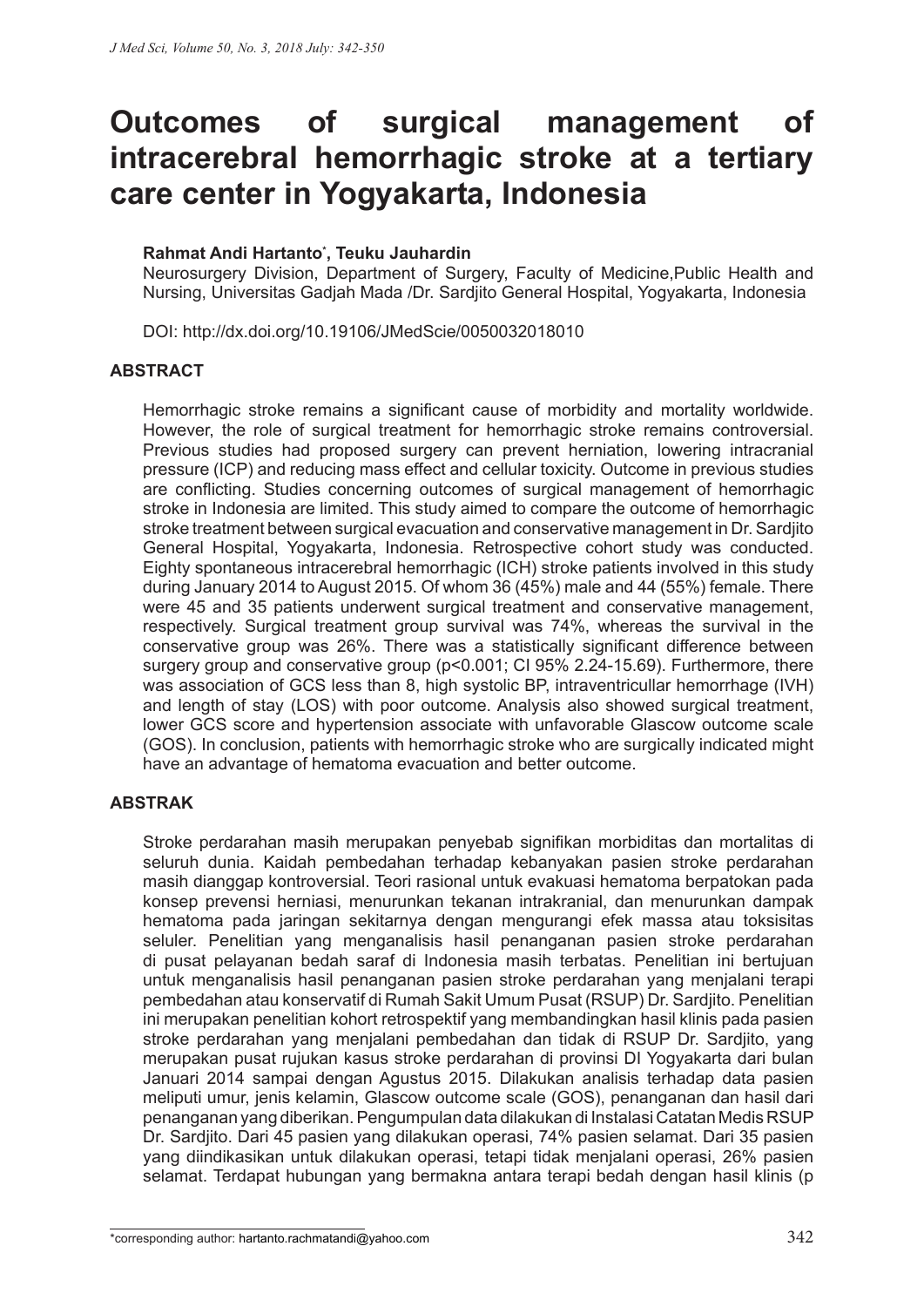<0,001; CI 95%: 2,24-15,69). Terdapat hubungan antara nilai GCS kurang dari 8, tingginya tekanan darah sistolik, perdarahan intraventrikular dan lama perawatan terhadap keluaran yang lebih buruk. Terdapat hubungan juga antara terapi bedah, GCS rendah, dan tekanan darah sistolik terhadap nilai GOS yang lebih buruk. Dapat disimpulkan bahwa pasien dengan stroke hemoragik yang diindikasikan dengan pembedahan kemungkinanmemiliki keuntungan evakuasi hematoma dan hasil yang lebih baik.

*Keywords***:** intracerebral hemorrhagic stroke – surgical treatment – conservative management – outcomes

# **INTRODUCTION**

Stroke remains a leading cause of morbidity and mortality around the world. There are two types of stroke, i.e. ischemic (non-hemorrhagic) stroke and hemorrhagic stroke. Over 80% of stroke are nonhemorrhagic type, hemorrhagic stroke only accounted 15-22% of all mortality caused by stroke.<sup>1</sup> Regardless of the small percentage, the hemorrhagic stroke has higher mortality rate than ischemic stroke. The role of surgical evacuation for hemorrhagic stroke remains controversial. The rational theory for the evacuation of hematoma based on the concept of prevent herniation, lowering the intracranial pressure and prevent the pathophysiology of hematoma impact on the surrounding tissue by reducing the effects of cellular toxicity mass or blood products.2-4

In previous studies, the outcomes of stroke treatment are inconsistent. Randomized controlled trials comparing surgical treatment with conservative treatment showed no significant benefit. Two prospective randomized controlled trials, and three meta analysis to compare the outcomes between conservative treatment and surgical treatment of intracerebral hemorrhage (ICH) also showed similar results. Randomized trials to compare between surgery and conservative management did not demonstrate a clear benefit for surgical intervention. Moreover, the generalizability of the results of these trials can be questioned, because patients at risk for herniation were likely excluded and the largest and most recent studies had high rates of treatment group crossover from conservative management to surgery.2

Studies concerning the outcomes of surgical management of hemorrhagic stroke in Indonesia are limited. This study aimed to compare the outcomes of intracerebral hemorrhagic stroke treatment between surgical evacuation and conservative management in Dr. Sardjito Hospital, Yogyakarta, Indonesia.

## **MATERIALS AND METHODS**

#### **Subjects**

This was a retrospective cohort study comparing of the clinical outcome of intracerebral hemorrhagic stroke patients who underwent surgery and conservative treatment in the Department of Neurosurgery, Dr. Sardjito General Hospital, Yogyakarta, Indonesia, within the period of January 2014 to August 2015. Data were collected form patient's medical record. Patient's sociocemographic and clinical characteristics, the therapy, and follow up of their outcome were collected. After treatment, patient's outcome (recover or death), length of stay and Glasgow outcome scale (GOS) were identified.

Patients included in the study were patients who diagnosed with spontaneous ICH. Patients with subarachnoid hemorrhage or traumatic ICH were excluded in this study. Patients who were surgically indicated but the family refused to do were considered as conservative management group.

#### **Protocol**

To compare sociodemographic characteristics of ICH patients, the gender, age, area of residence were identified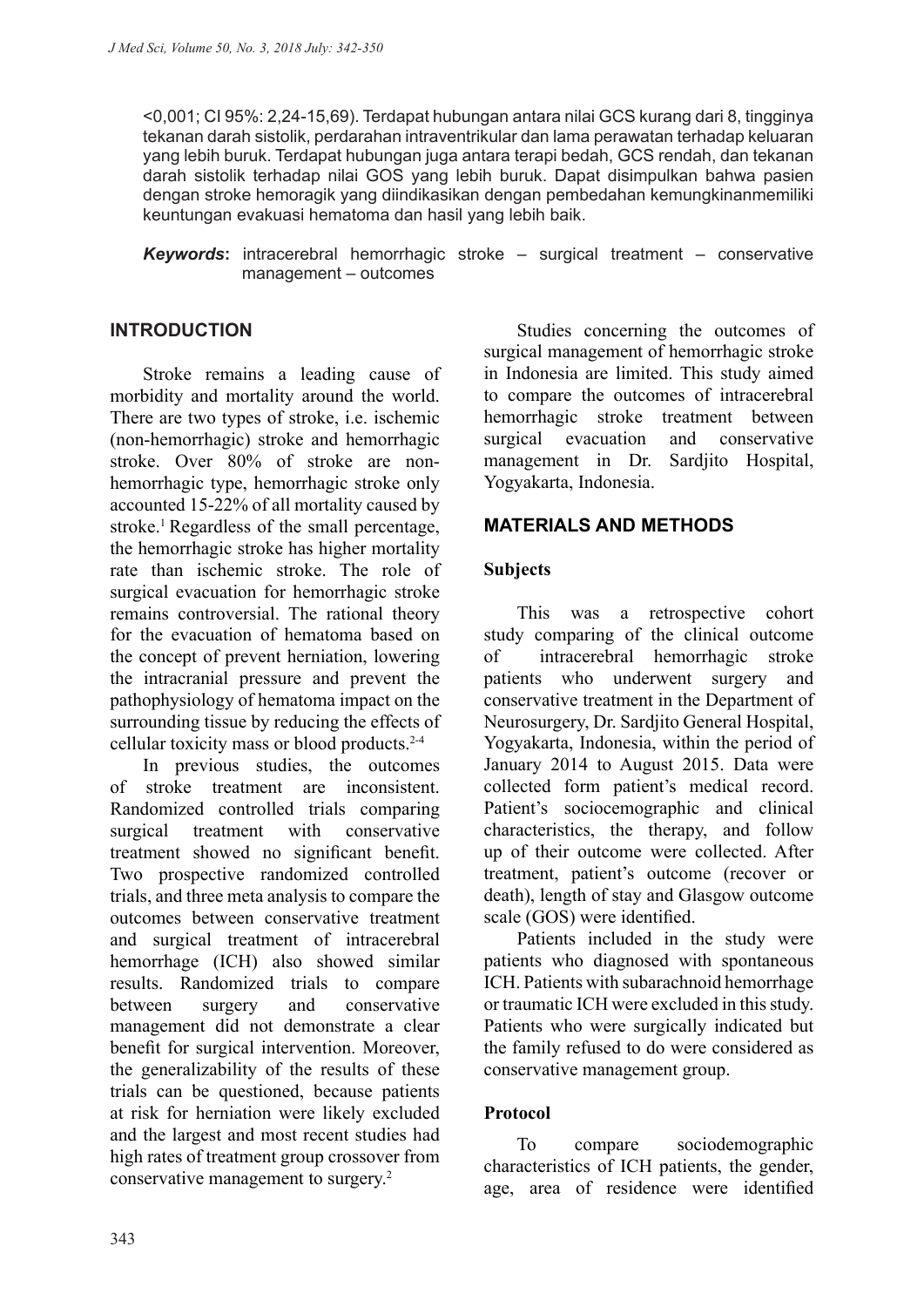(TABLE 1). Patients were divided by gender (male and female), age at the time of admission and area of residence (same area as the medical institution or other area).

Clinical characteristics are factors related to medical treatment received by the patients; and included diagnosis, whether surgery was performed, initial blood pressure and Glasgow coma scale (GCS), and length of stay (LOS). Glasgow outcome scale (GOS) were examined after discharge from hospital when patients went to follow up to hospital. Nontraumatic intracerebral hemorrhage (I61.0-I61.9) were classifiable under ICD-10 codes. Surgery was classified as "performed" in case in which there was a recorded day of a main operation that was performed clearly for treatment purposes and not for diagnostic or exploratory purposes or to treat complications (the organization for economic cooperation and development also classifies medical and surgical categories based on whether surgery is performed). The length of stay was calculated by counting the number of days that passed between admission and discharge days.

| Variable                    | Measure               |                 |  |  |  |  |
|-----------------------------|-----------------------|-----------------|--|--|--|--|
| Independent Variable        |                       |                 |  |  |  |  |
| Sociodemographic            |                       |                 |  |  |  |  |
| <b>Sex</b>                  | 0. Male               | 1. Female       |  |  |  |  |
| Age                         | Patient's age         |                 |  |  |  |  |
| Area                        | 0. Same               | 1. Other        |  |  |  |  |
| Clinical characteristics    |                       |                 |  |  |  |  |
| Management                  | 0. Surgery            | 1. Conservative |  |  |  |  |
| Length of stay              | Days stay in hospital |                 |  |  |  |  |
| Diagnosis                   | 0. IVH                | 1. other        |  |  |  |  |
| Hypertension<br>$\bullet$   | 0. Yes                | 1. No           |  |  |  |  |
| Glasgow coma scale (GCS)    | $0. \leq 8$           | 1. > 8          |  |  |  |  |
| Dependent Variable          |                       |                 |  |  |  |  |
| Outcome                     | 0. Recover            | 1. Death        |  |  |  |  |
| Glasgow outcome scale (GOS) | 0. Favorable          | 1. Unfavorable  |  |  |  |  |

TABLE 1 Variable observed of ICH patients

#### **Statistical analysis**

The t test and Chi-square test were performed for comparative analysis of ICH patient characteristics such as sociodemoraphics, clinical conditions and managements, depending on outcome of treatment as recover or death and GOS, divided into favorable (GR/MD) or unfavorable (SD/V/D) outcome. Log transformation was performed for the systolic BP and LOS, as the average and median values exhibited asymmetric distribution. The level of significant was set as  $p < 0.05$ . Statistical analysis was performed using SPPS for Windows version 24.

# **RESULTS**

A total 83 patients were recruited between January 2014 to August 2015. Among 83 stroke patients, the majority had ICH (80 or 96%), followed by subarachnoid hemorrhage (SAH) (2 or 3%) and malignant neoplasm of cerebrum (1 or 1%). Only patients diagnosed with IHC were included, so total sample analysed was 80 patients. TABLE 2 shows the frequency of sample based on hospitalization period and TABLE 3 summarizes all characteristics measured.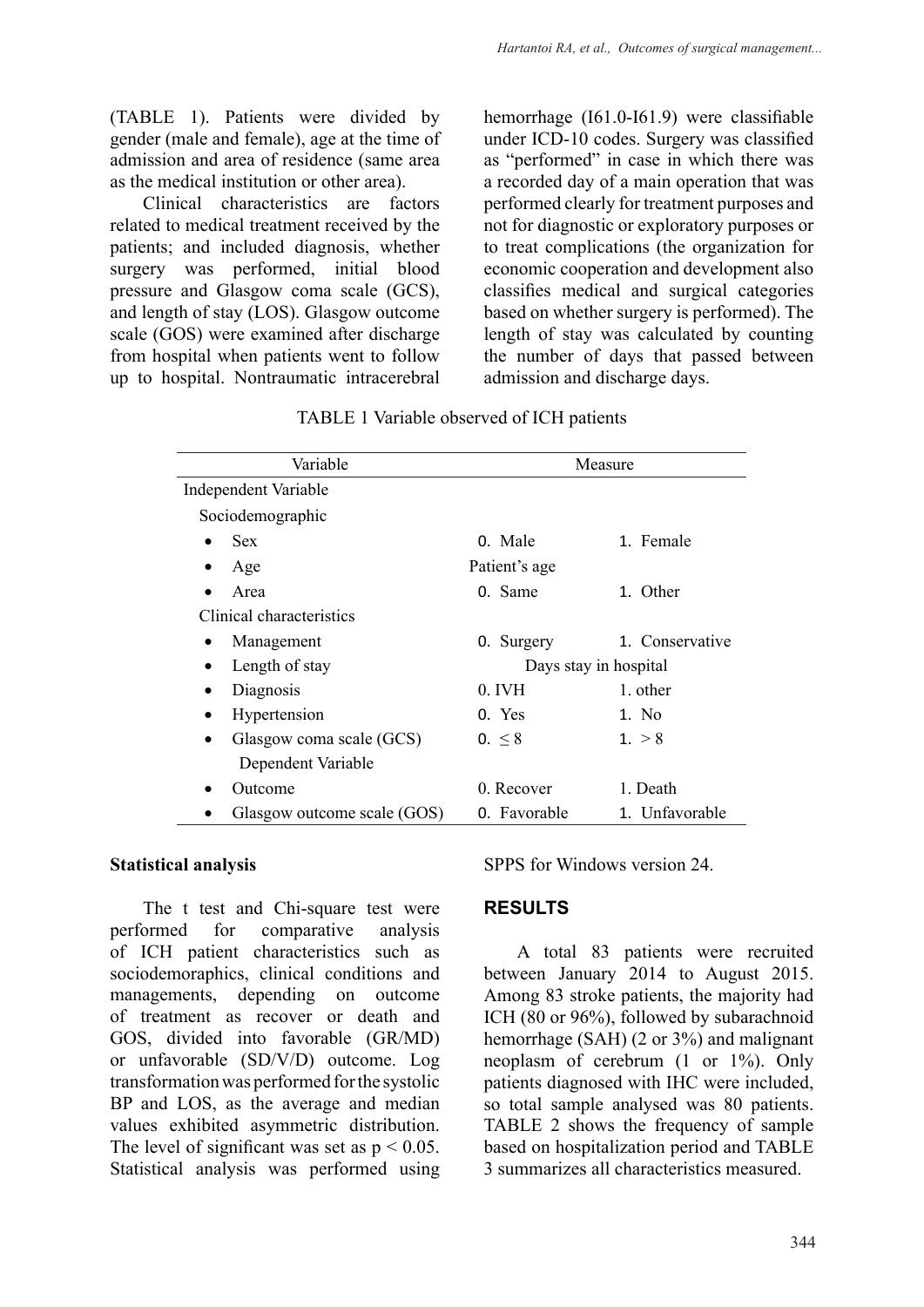| Period                | Frequency | $(\%)$ |
|-----------------------|-----------|--------|
| January-December 2014 | 45        | 54 2   |
| January-August 2015   | 38        | 45.8   |
| Total                 | 83        | 100    |

TABLE 2. Number of sample data based on hospitalization period

| Variable                            | N                 | $\frac{0}{0}$    | CI 95% $(\%$  |
|-------------------------------------|-------------------|------------------|---------------|
| <b>Sex</b>                          |                   |                  |               |
| Male<br>$\bullet$                   | 36                | 45               | 34.1-55.9     |
| Female<br>$\bullet$                 | 44                | 55               | 44.1 - 65.9   |
| Age (mean $\pm$ SD years)           |                   | $59.4 \pm 13.51$ | 56.4-62.3     |
| Province                            |                   |                  |               |
| • Yogyakarta                        | 62                | 76               | 66.6-85.3     |
| Central Java                        | 14                | 18               | $6.4 - 21.6$  |
| East Java                           | $\overline{2}$    | 3                | $-0.7 - 6.7$  |
| West Java                           | $\mathbf{1}$      | 2                | $-1.1 - 5.1$  |
| Unknown                             | $\mathbf{1}$      | $\mathbf{1}$     | $-1.2 - 3.2$  |
| Therapy                             |                   |                  |               |
| Surgery<br>٠                        | 45                | 56               | 45.1-66.8     |
| Conservative                        | 35                | 44               | 33.1-54.8     |
| Outcome                             |                   |                  |               |
| Recover                             | 46                | 58               | 47.1-68.8     |
| Death<br>٠                          | 34                | 42               | 31.2-52.8     |
| Length of stay (mean $\pm$ SD days) |                   | $12.9 \pm 9.87$  | $10.7 - 15.0$ |
| Diagnosis                           |                   |                  |               |
| ICH unspecified                     | 46                | 58               | 47.1-68.8     |
| ICH intraventricular<br>$\bullet$   | 19                | 24               | 14.6-33.4     |
| ICH hemisphere<br>٠                 | 9                 | 11               | 4.1-17.9      |
| ICH multiple localized<br>$\bullet$ | 4                 | 5                | $0.2 - 9.8$   |
| ICH cerebellum<br>$\bullet$         | $\overline{2}$    | $\overline{2}$   | $-1.1 - 5.1$  |
| Glasgow Coma Scale                  |                   |                  |               |
| $\leq 8$                            | 54                | 68               | 57.8-78.2     |
| >8                                  | 26                | 32               | 21.8-42.2     |
| Blood pressure (mean $\pm$ SD mmHg) |                   |                  |               |
| Systole                             | $153.4 \pm 11.88$ |                  | 150.8-156.0   |
| Diastole                            |                   | $87.6 \pm 6.79$  | 86.1-89.1     |
| Hypertension $(>140 \text{ mmHg})$  |                   |                  |               |
| Yes                                 | 62                | 78               | 68.9-87.1     |
| No                                  | 18                | 22               | 12.9-31.1     |
| Glasgow outcome scale (GOS)         |                   |                  |               |
| Favorable                           | 32                | 40               | 29.3-50.7     |
| Unfavorable                         | 48                | 60               | 46.3-70.7     |

 $T$ <sup>ADIE</sup> 3. Characteristics of patients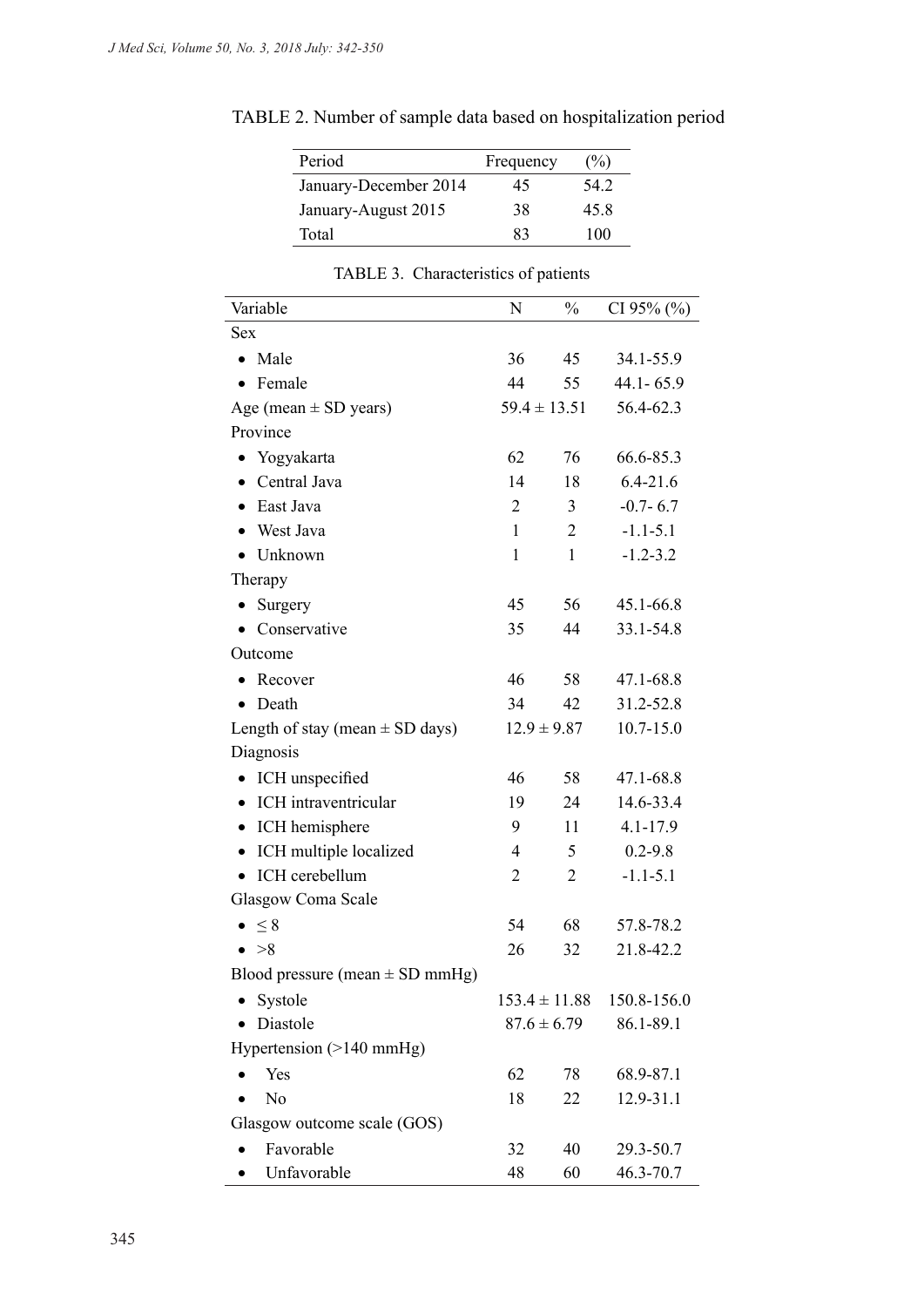TABLE 4 shows in ICH patients, surgical treatment group had better outcome than conservative group ( $p \le 0.001$ ). Compared with patients who survived, died patients showed higher initial systolic BP (p=0.009), poorer initial lower GCS (p<0.001), shorter LOS  $(p<0.001)$  and had slighty different outcome whether diagnosis was ICH with IVH or other ICH  $(p=0.03)$ . Similarly, when compared with favorable GOS scoring, surgical treatment had better recovery outcome than conservative treatment  $(p<0.001)$ , lower GCS score  $(p<0.001)$  and higher initial systolic BP ( $p = 0.03$ ).

|  | TABLE 4. Outcome of hemorrhagic stroke treatment between surgical evacuation and |  |  |  |
|--|----------------------------------------------------------------------------------|--|--|--|
|  | conservative management                                                          |  |  |  |

| Outcome                                     |                     |                    |              |                      | GOS                         |                         |         |                            |
|---------------------------------------------|---------------------|--------------------|--------------|----------------------|-----------------------------|-------------------------|---------|----------------------------|
| Variable                                    | Recover<br>$(n=46)$ | Death<br>$(n=36)$  | $\, {\bf p}$ | OR/MD (CI 95%)       | Favorable<br>$(n=32)$       | Unfavorable<br>$(n=48)$ | p       | OR/MD (CI 9 5%)            |
| $Sex^*$                                     |                     |                    |              |                      |                             |                         |         |                            |
| Male<br>$\bullet$                           | 18                  | 18                 | 0.220        | $0.57(0.23-1.40)$    | 12                          | 24                      | 0.270   | $0.60(0.24-1.49)$          |
| Female<br>$\bullet$                         | 28                  | 16                 |              |                      | 20                          | 24                      |         |                            |
| Age<br>$(mean \pm SD mmHg)$ <sup>**</sup>   | $57.67 \pm 13.02$   | $61.62 \pm 14.02$  | 0.190        | $-3.94(-10.00-2.12)$ | $58.00 \pm 13.77$           | $60.25 \pm 13.41$       | 0.470   | $-2.25$ ( $-8.46 - 3.96$ ) |
| $GCS*$                                      |                     |                    |              |                      |                             |                         |         |                            |
| $\leq 8$<br>$\bullet$                       | 20                  | 34                 | < 0.001      | $0.37(0.26 - 0.52)$  | $\overline{7}$              | 47                      | < 0.001 | $0.006(0.001 - 0.051)$     |
| $\bullet \quad > 8$                         | 26                  | $\boldsymbol{0}$   |              |                      | 25                          | 1                       |         |                            |
| Systole<br>$mean \pm SD \text{ mmHg})^{**}$ | $15.43 \pm 10.55$   | $157.32 \pm 12.56$ | 0.009        | $-6.88(-12.04-1.73)$ | 149.94<br>$_{\pm}$<br>10.31 | $155.65 \pm 12.41$      | 0.034   | $-5.70(-10.98 - 0.43)$     |
| Diagnosis*                                  |                     |                    |              |                      |                             |                         |         |                            |
| <b>IVH</b><br>$\bullet$                     | $\overline{7}$      | 12                 | 0.037        |                      | $\overline{4}$              | 15                      | 0.054   | $0.31(0.09-1.06)$          |
| Other<br>$\bullet$                          | 39                  | 22                 |              | $0.33(0.11-0.96)$    | 28                          | 33                      |         |                            |
| LOS<br>$(mean \pm SD \text{ days})^{**}$    | $17.24 \pm 10.12$   | $7.09 \pm 5.68$    | < 0.001      | $10.15(6.31-13.99)$  | $13.13 \pm 4.29$            | $12.79 \pm 12.31$       | 0.860   | $0.33(-3.53-4.19)$         |
| Therapy <sup>*</sup>                        |                     |                    |              |                      |                             |                         |         |                            |
| Surg<br>$\bullet$                           | 34                  | 11                 | < 0.001      | $5.92(2.24-15.69)$   | 26                          | 19                      | < 0.001 | $6.61(2.29-19.08)$         |
| Cons<br>٠                                   | 12                  | 23                 |              |                      | 6                           | 29                      |         |                            |

\*: X2 analysis; \*\*: t-test analysis; GCS: glasgow coma scale; LOS: length of stay; Surg: surgery; Cons: conservative; SD: standard deviation; IVH: intraventricular hemorrhage; GOS: Glasgow outcome scale; OR: odds ratio; MD: mean difference

TABLE 5 shows whether surgery was done or not, GCS score less than 8 tend to got surgery than GCS score more than 8 (p  $=0.002$ ). There were no association between sex, age, systolic BP and LOS with treatment choices for patients. Moreover, there were no association between sex, age, GCS, systolic BP and LOS with wether diagnosis was ICH with or without IVH.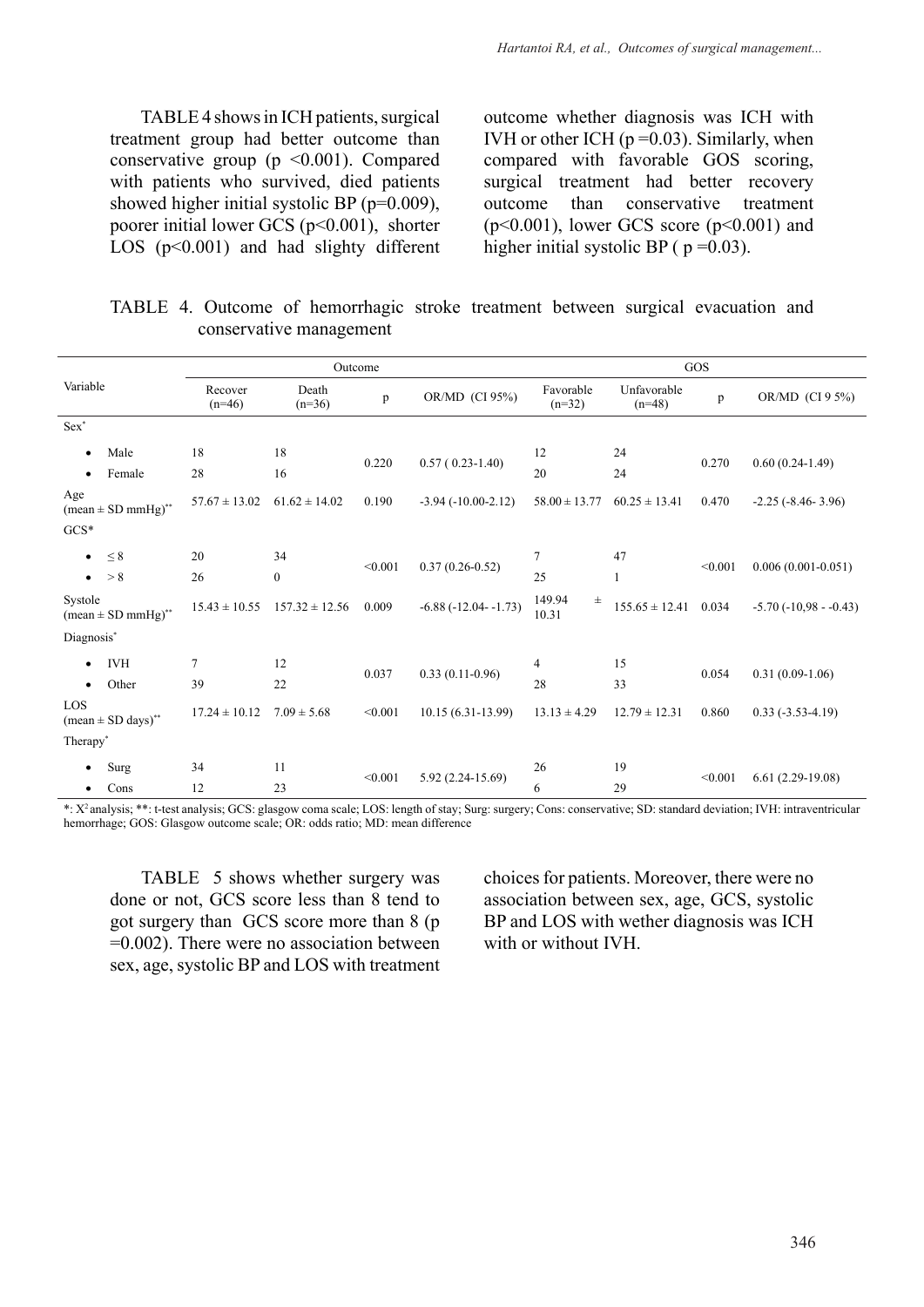|                                               |                     | Therapy                  |       | Diagnosis                  |                        |                    |       |                        |
|-----------------------------------------------|---------------------|--------------------------|-------|----------------------------|------------------------|--------------------|-------|------------------------|
| Variable                                      | Surgery<br>$(n=45)$ | Conservative<br>$(n=35)$ | p     | OR/MD (CI 95%)             | <b>IVH</b><br>$(n=19)$ | Other<br>$(n=61)$  | p     | OR/MD $(CI 9 5%)$      |
| $Sex^*$                                       |                     |                          |       |                            |                        |                    |       |                        |
| • Male                                        | 17                  | 19                       | 0.140 | $0.51(0.21-1.25)$          | 12                     | 24                 | 0.068 | $2.64(0.91 - 7.66)$    |
| • Female                                      | 28                  | 16                       |       |                            | $\overline{7}$         | 37                 |       |                        |
| Age<br>$mean \pm SD \text{ mmHg})^{**}$       | $60.82 \pm 14.46$   | $57.46 \pm 12.13$        | 0.272 | $3.36(-2.56-9.28)$         | $61.05 \pm 12.96$      | $58.82 \pm 13.72$  | 0.533 | $2.23(-4.81-9.27)$     |
| $GCS*$                                        |                     |                          |       |                            |                        |                    |       |                        |
| $\bullet \quad \leq 8$                        | 24                  | 30                       | 0.002 | $0.19(0.06 - 0.58)$        | 16                     | 28                 | 0.075 | $3.23(0.85 - 12.30)$   |
| $\bullet \quad > 8$                           | 21                  | 5                        |       |                            | 3                      | 23                 |       |                        |
| Systole<br>$(mean \pm SD mmHg)$ <sup>**</sup> | $152.69 \pm 12.35$  | $154.23 \pm 11.38$       | 0.569 | $-1.54$ ( $-0.68 - 3.82$ ) | $148.95 \pm 10.34$     | $154.74 \pm 12.07$ | 0.063 | $-5.79(-11.54 - 0.40)$ |
| LOS<br>$(mean \pm SD \text{ days})^{**}$      | $14.44 \pm 8.83$    | $10.97 \pm 10.87$        | 0.119 | $3.47(-0.91 - 7.86)$       | $13.11 \pm 11.41$      | $12.87 \pm 9.44$   | 0.928 | $0.24(-4.95-5.43)$     |

TABLE 5. Factors associated with therapy and diagnosis

\*: X2 analysis; \*\*: t-test analysis; GCS: glasgow coma scale; LOS: length of stay; SD: standard deviation; OR: odds ratio; MD: mean difference; IVH: intraventricular hemorrhage.

# **DISCUSSION**

In this study, we found a better outcome (reduce mortality and better GOS) in hemorrhagic stroke patients underwent surgery compared to those who were conservatively managed. For over 50 years, there have been clinical trials of surgical clot evacuation aimed at reducing the mass effect.<sup>5,6</sup> Since the first clinical trial of surgical ICH evacuation<sup>5</sup>, there have been multiple small trials but the result was conflicting.<sup>6</sup> To clarify this, large surgical trial (the Surgical Trial in Intercerebral Hemorrhage (STICH) trial, n=1033) have been conducted, but failed to demonstrate any benefit of clot evacuation.<sup>7</sup> Sub-analysis of the STICH I trials results indicated that superficial hematoma (<1 cm from cortical surface) lobar hemorrhage might benefit from clot evacuation, perhaps because reducing surgical trauma than deep hemorrhage patients. Additional subgroup analysis suggested that the risk for a poor outcome was increased for patients who presented as comatose (GCS score ≤8).<sup>2</sup>

The STICH II trial addressed the question of whether early surgery would be beneficial for conscious patients with superficial lobar hemorrhage of 10 to 100 mm3 within 1 cm of the cortical surface and without IVH and who were admitted within 48 hours of ictus. STICH II trial resulted again no evidence of significantly improved outcome compared to medical treatment.8

However, recent report, American Heart Association/American Stroke Association (AHA/ASA) guideline for spontaneous ICH management 2015 has suggested a possible role for craniectomy in ameliorating increased ICP caused by ICH.<sup>2</sup> The guideline suggest that surgery give benefit for preventing herniation, reducing ICP and decreasing the pathophysiological impact of the hematoma on surrounding tissue by decreasing mass effect or the cellular toxicity of blood products. Whether surgery has the benefit on ICH still controversial, other approaches currently being tested use minimally invasive surgery in combination with hematoma lysis methods. In the minimally invasive surgery plus rtPA for intercerebral hemorrhage evacuation (MISTIE) trial (NCT00224770), a minimally invasive approach is being used with t-PA to assist evacuation<sup>9</sup> and this has recently been reported to reduce perihematomal edema.10

Several nonrandomized studies have suggested that patients with cerebellar hemorrhages >3 cm in diameter or patients in whom cerebellar hemorrhage is associated with brainstem compression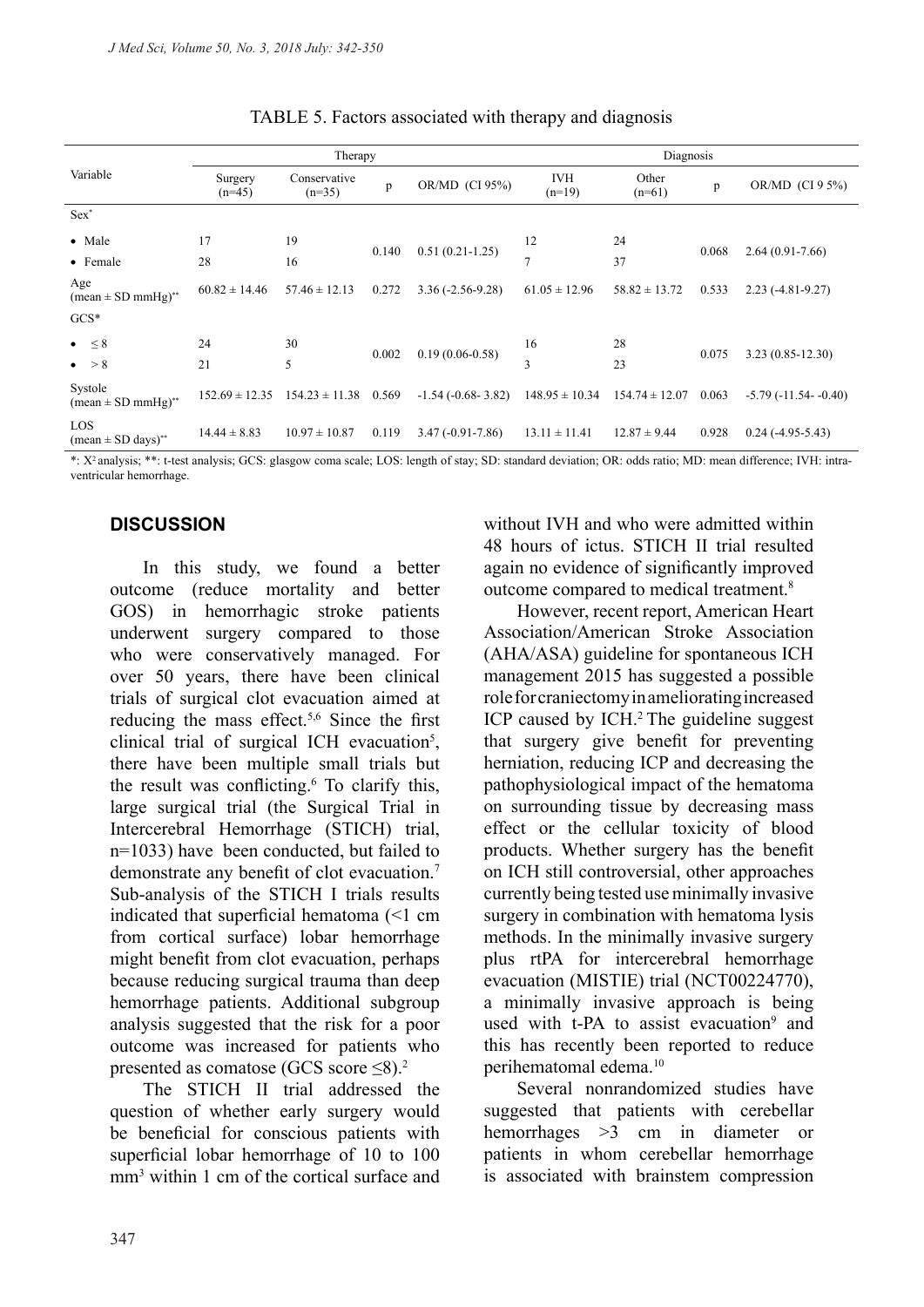# or hydrocephalus have better outcomes with surgical decompression.<sup>11-14</sup> A recent meta-analysis has suggested that u-PA, an alternate thrombolytic, is superior to t-PA for IVH clot evacuation.<sup>15</sup>

To understand underlying causes and natural history of ICH, several studies have been conducted, as well as preclinical studies involving animal models. Spontaneous ICH (not related to trauma), most frequently occurs secondary to hypertension.<sup>7</sup> This similar found in our study, which higher blood pressure associated with mortality and morbidity. However, ICH may also result from bleeding associated with amyloid angiopathy, tumors, hemorrhagic conversion of ischemic stroke, dural venous sinus thrombosis, vasculitis and vascular marformations.<sup>16,17</sup>

This study showed that higher systolic BP associated significantly with morbidity and mortality, whereas sex and age did not. Seventy-eight percent patients had hypertension when diagnosed with ICH. Broderick *et al.*14 and Zazulia *et al.*18 reported that post – hematoma enlargement causes a midline shift and accelerates neurological deterioration. Mendelow *et al.*<sup>7</sup> revealed that nontraumatic ICH most frequently occurs secondary to hypertension, with up to 70% of patients with ICH having history of hypertension. Ruiz-Sandoval *et al*. 17 also reported that hypertension is significant contributory factor for ICH and associated with morbidity and mortality. AHA/ASA guidelines for the management of spontaneous ICH 2015 recommended for ICH patients presenting with systolic BP between 150 and 220 mmHg and without contraindication to acute BP treatment, acute lowering of SBP to 140 mHg is safe (Class I, Level of Evidence  $A$ ).<sup>2</sup> It is also mentioned in Neurosurgery National Guideline for Healthcare that SBP>180 mmHg or MAP>130 mmHg with or without increased ICP should give anti-hypertension drug to lowering SBP.19 This guideline was used in Neurosurgery Department, Dr. Sardjito General Hospital, Yogyakarta as its clinical standard work pathway.

STICH trial found that comatose (GCS score <8) patients had increased the risk for a poor outcome7 . Patients tended to be in a coma (GCS score  $\leq 8$ ), did not normalize with medical management. Our observations are consistent with previous study mention above, which comatose patients had higher mortality and unfavorable outcome.

Current recommendations for management of ICH with IVH or hydrocephalus are for ICP monitoring when GCS less than 8 and for ventricular drainage, if there is decreased level of consciousness. Moreover, AHA/ASA recommended patients with a GCS score of ≤8, those with clinical evidence of transtentorial herniation, or those with significant IVH or hydrocephalus might be considered for ICP monitoring and treatment. A CPP of 50 to 70 mm Hg may be reasonable to maintain depending on the status of cerebral autoregulation (Class IIb; Level of Evidence C).<sup>4</sup> In clinical standard work pathway used in Dr. Sardjito General Hospital, neurological deficit, increased ICP, hydrocephalus >24 hours and brain stem compression are an indication for surgical evacuation.

The location of an ICH is important in determining the outcome and potential treatment. Depending on location, bleeding from an ICH may extend into ventricular system. Such intraventricular hemorrhage occurs in ~40% of ICH patients and predictor of poor outcome. Hanley<sup>20</sup> reported that spontaneous ICH with IVH is about 42%-55% of cases. IVH is an independent predictor of worse outcomes with mortality rates of 29-78%, compared to 5-29% for ICH without IVH. This finding was lower in our study, whereas ICH with IVH was account for 24%. However, ICH with IVH was an independent factor associated with higher mortality.

In this study, the LOS for all patients was 12.9 days. Patients who underwent surgery stayed for 1.5 days longer  $(1.3)$ times, 14.4 days) than patients who did not (10.9 days). Although there was no different for LOS in surgery or conservative group, however, there was significant difference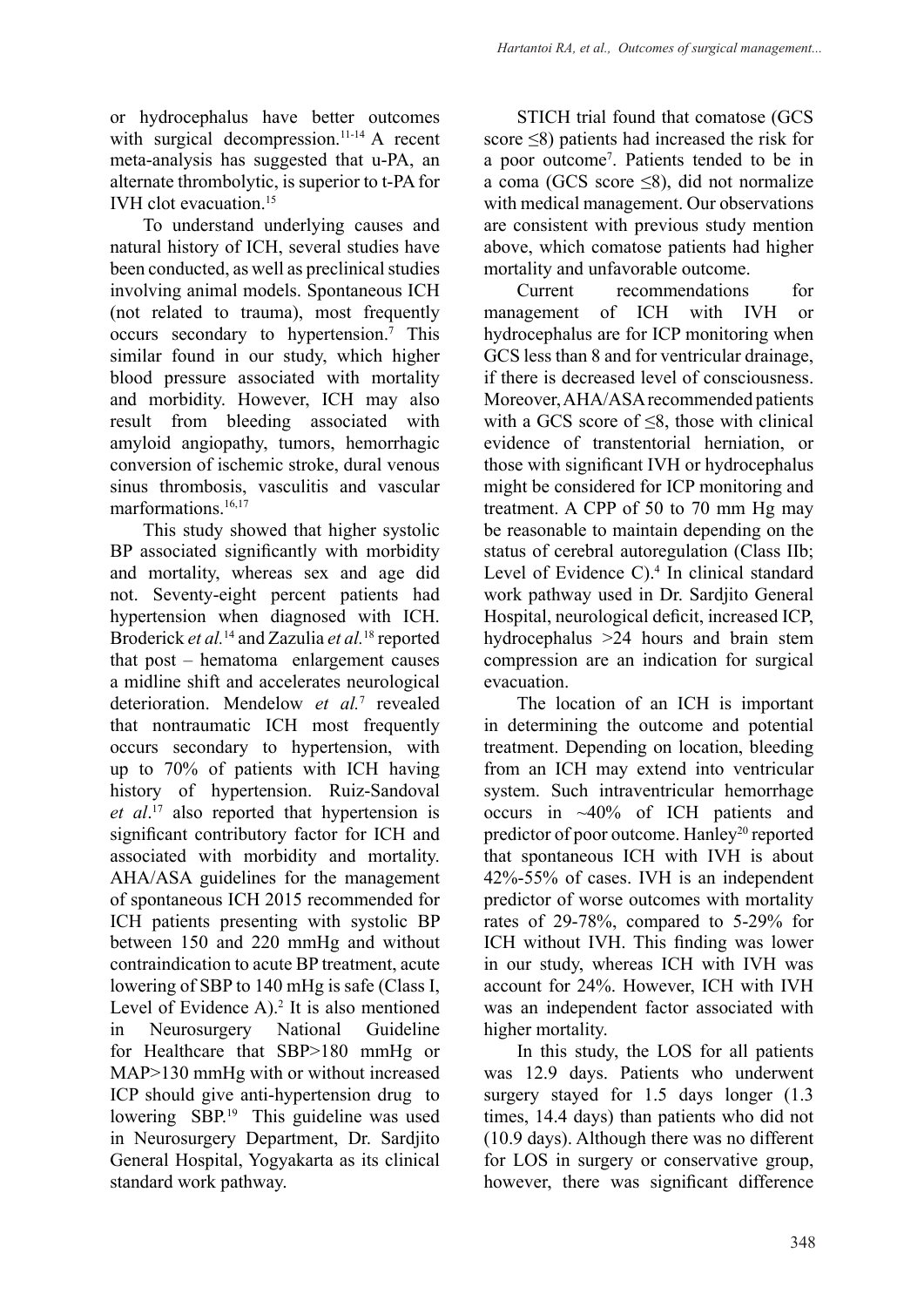for LOS between died or recover group. Kim *et al.*<sup>4</sup> reported who targeted 700,056 cases based on system data from the Korean Hospital Discharge In-Depth Injury Survey, that average LOS being 28.9 days; patient underwent surgery stayed in the hospital on average 9.2 days more (1.4 times, 35.1 days) than patient who did not (25.9 days). However, factors associated with shorter length of stay was not discused in this study.

The limitation of this study was we could not find clear cause of death of hemorrhagic stroke patients, whether hemorrhagic stroke only or other comorbid disease that was diagnosed during hospitalization period.

## **CONCLUSION**

In conclusion, patients with hemorrhagic stroke who were surgically indicated might have an advantage of hematoma evacuation. The further and more targeted study is needed by incorporating the factors and causes of deaths related to surgical treatment, so that we can obtain more detailed data.

#### **ACKNOWLEDGEMENTS**

We would like to thank all patients who have participated in this study.

#### **REFERENCES**

- 1. Sacco RL, Kasner SE, Broderick JP, Caplan LR, Connors JJ, Culebras A, *et al.* An updated definition of stroke for the 21st century. Stroke 2013; 44: 2064-89. http://dx.doi.org/10.1161/ STR.0b013e318296aeca.
- 2. Hemphill JC, Greenberg SM, Anderson CS, Becker K, Bendok BR, Cushman M, *et al.* Guidelines for the management of spontaneous intracerebral hemorrhage: a guideline for healthcare professionals from the American Heart Association/American Stroke Association. Stroke 2015; 46: 2032- 60.

http://dx.doi.org/10.1161/ STR.0000000000000069

3. Ibrahim A. Uji klinik kendali acak komparasi penggunaan neuroendoskopi dengn kraniotomi pada evakuasi pendarahan intraserebral spontan. [Dissertation]. Yogyakarta: Fakultas Kedokteran Universitas Gadjah Mada, 2015.

- 4. Kim SM, Hwang SW, Oh E, Kang J. Determinants of the length of stay in stroke patients. Osong Public Health Res Perpect 2013; 4(6): 329-41. http://dx.doi.org/10.1016/j. phrp.2013.10.008
- 5. Mc Kissock W, Richardson A, Taylor J. Primary intracerebral haemorrhage: a controlled trial of surgical and conservative treatment in 180 unselected cases. Lancet 1961; 2: 221-6. http://dx.doi.org/10.1016/S0140- 6736(61)90353-1
- 6. Prasad K, Mendelow AD, Gregson B. Surgery for primary supratentorial intracerebral haemorrhage. Cochrane Database Syst Rev 2008; 8(4): CD000200. http://dx.doi.org/ 10.1002/14651858. CD000200
- 7. Mendelow AD, Gregson BA, Fernandes HM, Murray GD, Teasdale GM, Hope DT, *et al.* Early surgery versus initial conservative treatment in patients with spontaneous supratentorial intracerebral haematomas in the International Surgical Trial in Intracerebral Haemorrhage (STICH): a randomised trial. Lancet 2005; 365: 387–97. http://dx.doi.org/10.1016/S0140-

6736(05)70233-6

8. Mendelow AD, Gregson BA, Rowan EN, Murray GD, Gholkar A, Mitchell PM. Early surgery versus initial conservative treatment in patients with spontaneous supratentorial lobar intracerebral haematomas (STICH II): a randomised trial. Lancet 2013; 382: 397–408.

http://dx.doi.org/10.1016/S0140- 6736(13)60986-1

- 9. Morgan T, Zuccarello M, Narayan R, Keyl P, Lane K, Hanley D. Preliminary findings of the minimally-invasive surgery plus rtPA for intracerebral hemorrhage evacuation (MISTIE) clinical trial. Acta Neurochirurgica 2008; Supplementum 105: 147–51. http://dx.doi.org/10.1007/978-3-211- 09469-3\_30
- 10. Mould WA, Carhuapoma JR, Muschelli J, Lane K, Morgan TC, Mc Bee NA, *et al.* Minimally invasive surgery plus recombinant tissue-type plasminogen